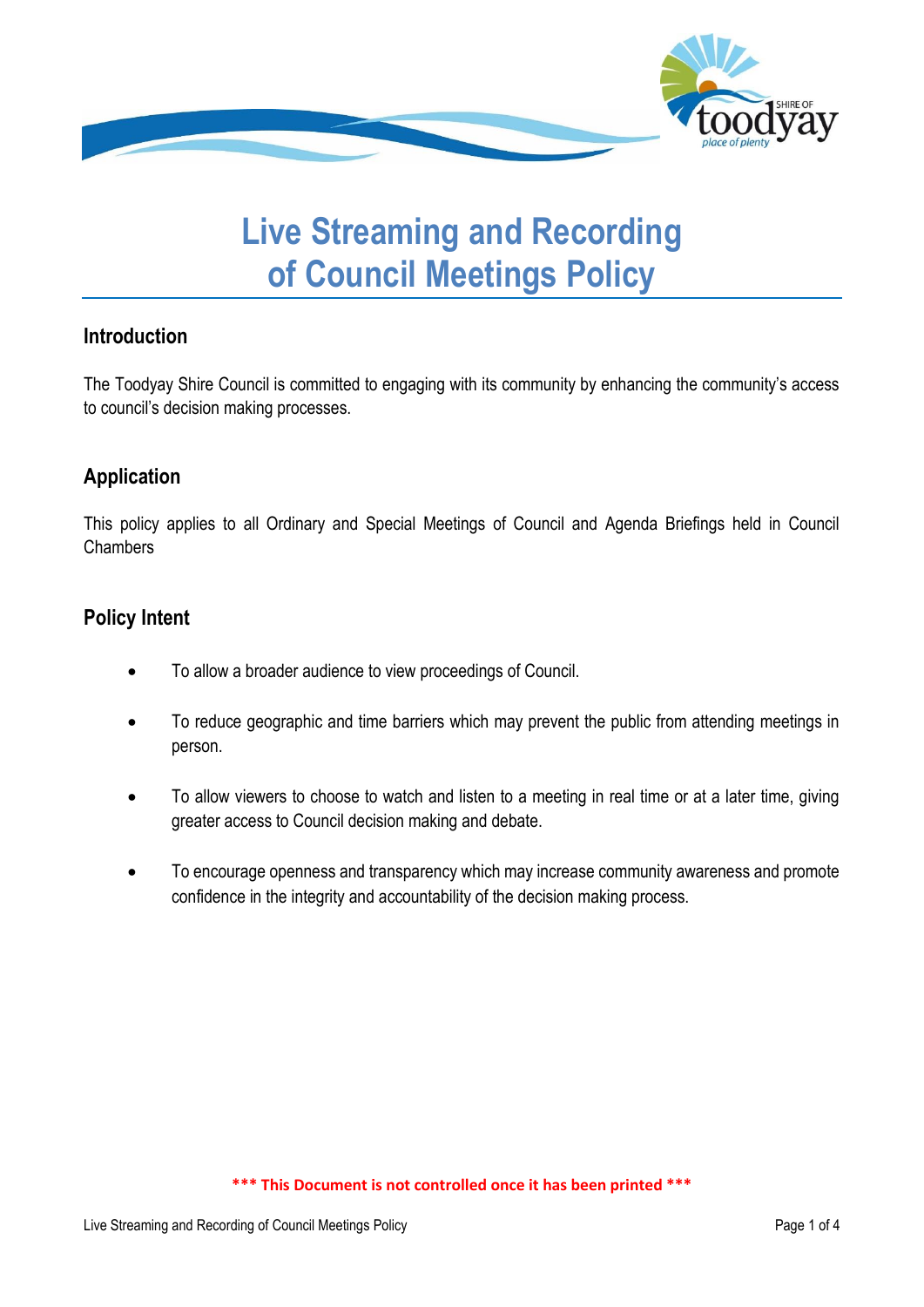## **1. Live Streaming and Recording**

- (a) All public Ordinary and Special Meetings of Council and Agenda Briefings held in Council Chambers will be live and publicly available via the Shire's website.
- (b) Confidential Council Meetings and confidential items of business in a Council meeting will not be streamed live and will not be recorded or made available after the meeting as a recording.
- (c) Copying or distribution of any part of the live stream or recording is not permitted and the Shire reserves all rights in relation to its copyright.
- (d) Recordings of a meeting will be made available on the Shire's website as soon as practicable after the meeting.
- (e) Signage will be prominently displayed in the Council Chambers notifying attendees that the meeting will be live streamed and recorded.
- (f) The Presiding Member will make an announcement at the start of every meeting, in respect to whether permission will be given record proceedings in accordance with Standing Orders (2008) Clause 5.16(2).
- (g) Councillors and staff are required to act in accordance with the *Local government Act 1995* (and regulations), Codes' of Conduct and any other relevant policies.
- (h) Members of the public are required to extend due courtesy and respect to Councillors, staff and other members of the public who may be in attendance.

#### **2. Disclaimers**

- (a) There may be technical difficulties beyond Council's control whereby a live stream or recording may not be available. Every reasonable effort will be made to ensure the availability of live streaming and recordings of meetings.
- (b) Council takes no responsibility for or accepts any liability in the event that live streaming of a meeting, a recording of a meeting, or the Shire's website is unavailable.
- (c) Technical issues may include, but are not limited to, the availability of the internet, network or device failure or malfunction of social media platforms or power outages, for any reason.
- (d) Council does not accept any liability for any inaccurate or defamatory statements or comments made at a meeting. Accordingly, at any time during a meeting the Presiding Member has the discretion and authority to direct the termination or interruption of a live streaming if it is believed advisable to do so.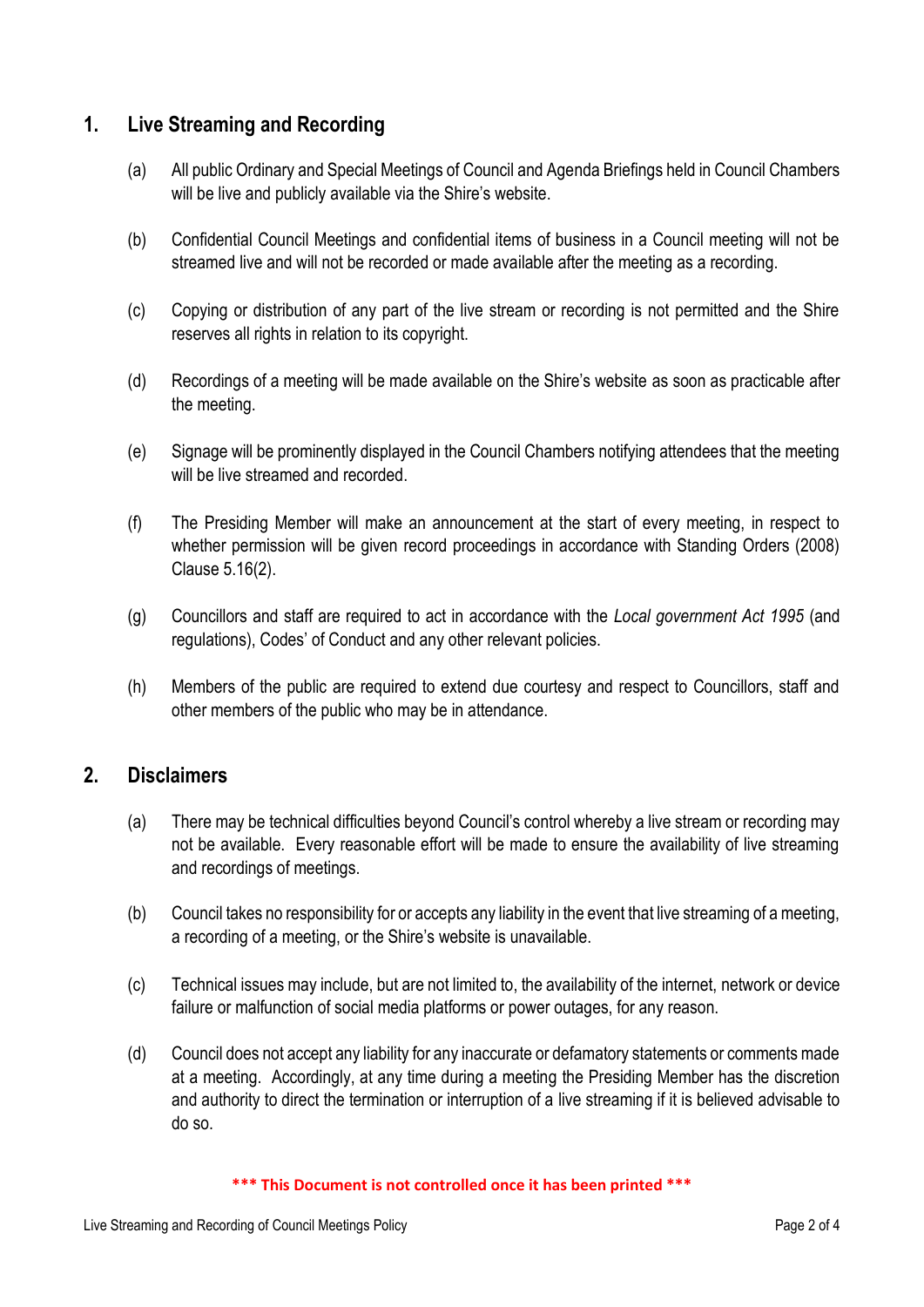- (e) The Presiding Member has the discretion and authority to direct the exclusion of all or part of any meeting recording that may be considered inappropriate.
- (f) Opinions expressed and statements made during a Council meeting are those of the individuals making them, and not those of Council, unless set out in a resolution of Council, Council does not endorse or support the views, opinions, standards, or information that may be expressed by individuals at a Council meeting and which may be contained in a live stream or recording of a Council meeting.
- (g) Council does not accept any responsibility for any verbal comments made during Council meeting which may be inaccurate, incorrect or defamatory and does not warrant nor represent that the material or statements made during the streamed meetings are complete, reliable, accurate or free from error.
- (h) Council does not accept any responsibility or liability for any loss, damage, cost or expense that might be incurred as a result of the viewing, use or reliance of information or statements provided in a live stream, or recording of a Council meeting Endorsed Council minutes provide the definitive record of Council's resolutions.

## **3. Live Streaming and Recording – Record Keeping**

- (a) The official record of the meeting will be in the written minutes kept in accordance with the *Local Government Act 1995* and any relevant regulations.
- *(b)* All recordings will be retained as part of the Shire's records in accordance with the *State Records Act 2000.*